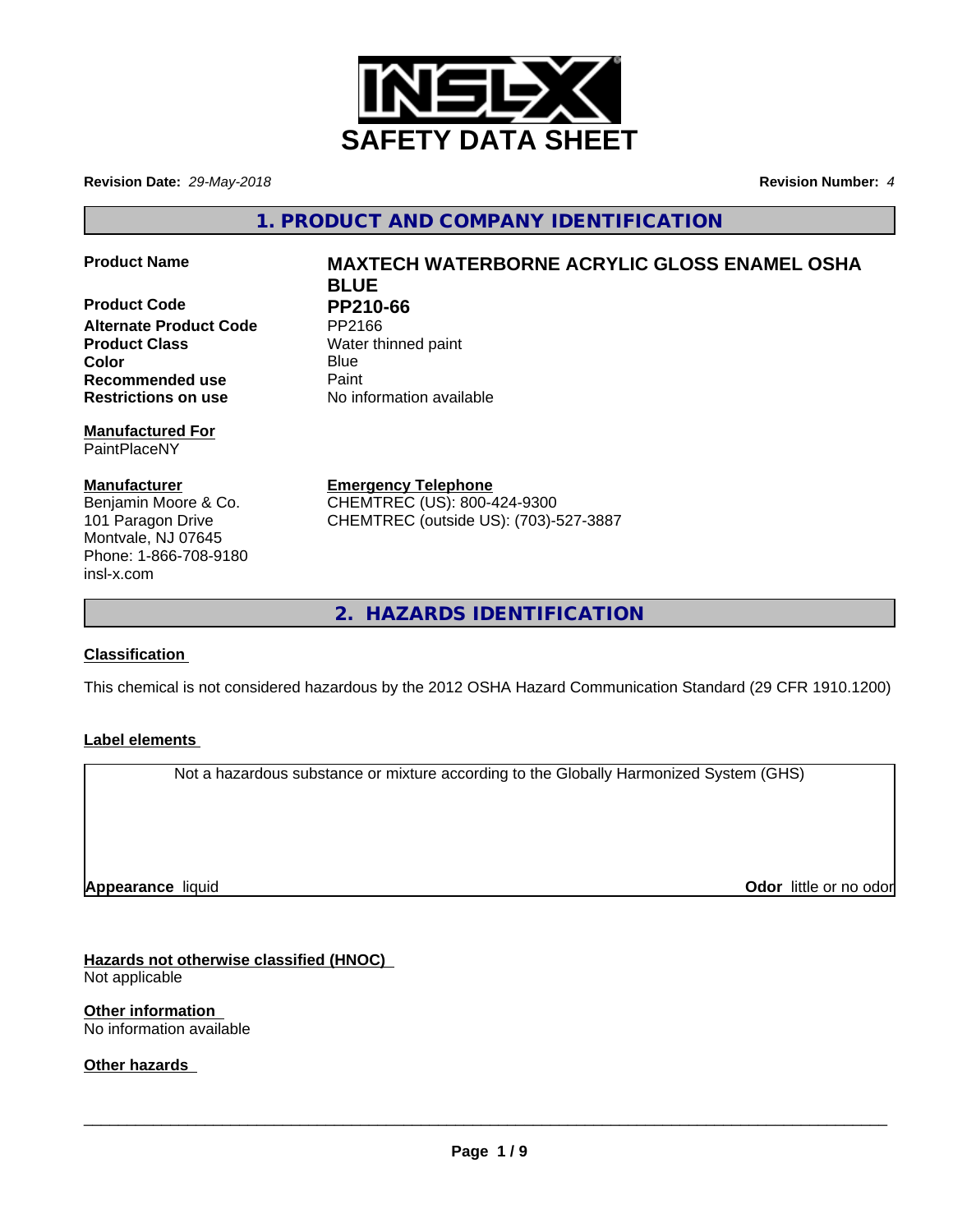**CAUTION:** All floor coatings may become slippery when wet. Where non-skid characteristics are desired, a small amount of clean sand may be added. Stir often during application.

May cause allergic skin reaction

# **3. COMPOSITION INFORMATION ON COMPONENTS**

| <b>Chemical name</b>                                                         | <b>CAS No.</b> | Weight-% |
|------------------------------------------------------------------------------|----------------|----------|
| Kaolin                                                                       | 1332-58-7      |          |
| Titanium dioxide                                                             | 13463-67-7     |          |
| Propanoic acid, 2-methyl-, monoester with<br>2,2,4-trimethyl-1,3-pentanediol | 25265-77-4     |          |
| Hexanedioic acid, dihydrazide                                                | 1071-93-8      |          |
| Ammonia                                                                      | 7664-41-7      | 0.5      |

|                                                  | 4. FIRST AID MEASURES                                                                                    |
|--------------------------------------------------|----------------------------------------------------------------------------------------------------------|
| <b>General Advice</b>                            | No hazards which require special first aid measures.                                                     |
| <b>Eye Contact</b>                               | Rinse thoroughly with plenty of water for at least 15 minutes and consult a<br>physician.                |
| <b>Skin Contact</b>                              | Wash off immediately with soap and plenty of water while removing all<br>contaminated clothes and shoes. |
| <b>Inhalation</b>                                | Move to fresh air. If symptoms persist, call a physician.                                                |
| Ingestion                                        | Clean mouth with water and afterwards drink plenty of water. Consult a physician<br>if necessary.        |
| <b>Most Important</b><br><b>Symptoms/Effects</b> | May cause allergic skin reaction.                                                                        |
| <b>Notes To Physician</b>                        | Treat symptomatically.                                                                                   |
|                                                  | 5. FIRE-FIGHTING MEASURES                                                                                |

| <b>Suitable Extinguishing Media</b>                                    | Use extinguishing measures that are appropriate to local<br>circumstances and the surrounding environment.                                   |
|------------------------------------------------------------------------|----------------------------------------------------------------------------------------------------------------------------------------------|
| <b>Protective Equipment And Precautions For</b><br><b>Firefighters</b> | As in any fire, wear self-contained breathing apparatus<br>pressure-demand, MSHA/NIOSH (approved or equivalent)<br>and full protective gear. |
| <b>Specific Hazards Arising From The Chemical</b>                      | Closed containers may rupture if exposed to fire or<br>extreme heat.                                                                         |
| <b>Sensitivity To Mechanical Impact</b>                                | No.                                                                                                                                          |
| <b>Sensitivity To Static Discharge</b>                                 | No.                                                                                                                                          |
| <b>Flash Point Data</b>                                                |                                                                                                                                              |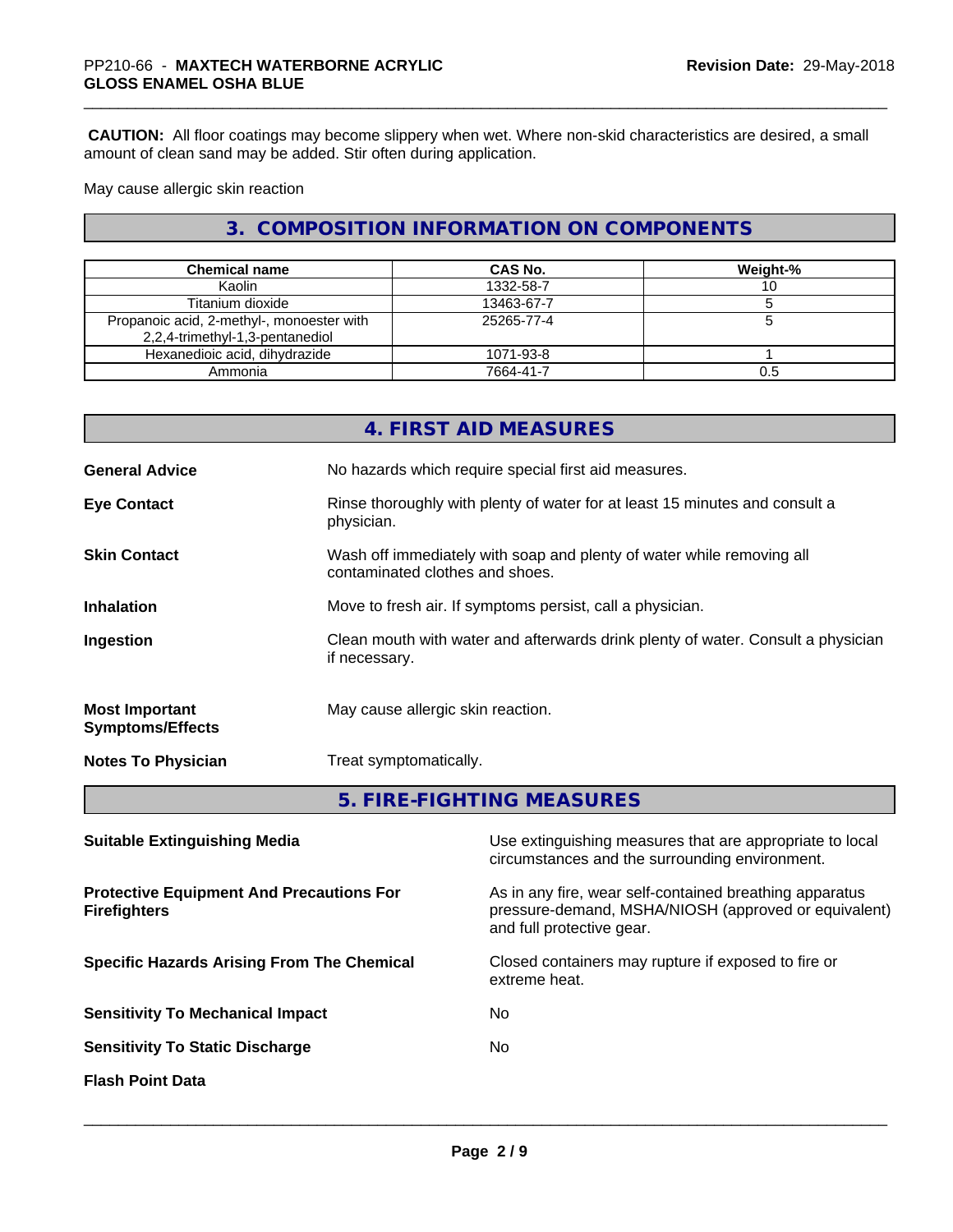| Flash Point (°F)<br>Flash Point (°C)<br><b>Method</b>         |                        | Not applicable<br>Not applicable<br>Not applicable |                                |
|---------------------------------------------------------------|------------------------|----------------------------------------------------|--------------------------------|
| <b>Flammability Limits In Air</b>                             |                        |                                                    |                                |
| Lower flammability limit:<br><b>Upper flammability limit:</b> |                        | Not applicable<br>Not applicable                   |                                |
| <b>NFPA</b><br>Health: 1                                      | <b>Flammability: 0</b> | <b>Instability: 0</b>                              | <b>Special: Not Applicable</b> |
| <b>NFPA Legend</b><br>0 - Not Hazardous<br>4 Clinhthi         |                        |                                                    |                                |

#### 1 - Slightly

- 2 Moderate
- 3 High
- 
- 4 Severe

*The ratings assigned are only suggested ratings, the contractor/employer has ultimate responsibilities for NFPA ratings where this system is used.*

*Additional information regarding the NFPA rating system is available from the National Fire Protection Agency (NFPA) at www.nfpa.org.*

# **6. ACCIDENTAL RELEASE MEASURES**

| <b>Personal Precautions</b>      | Avoid contact with skin, eyes and clothing. Ensure adequate ventilation.                                                                                                         |
|----------------------------------|----------------------------------------------------------------------------------------------------------------------------------------------------------------------------------|
| <b>Other Information</b>         | Prevent further leakage or spillage if safe to do so.                                                                                                                            |
| <b>Environmental precautions</b> | See Section 12 for additional Ecological Information.                                                                                                                            |
| <b>Methods for Cleaning Up</b>   | Soak up with inert absorbent material. Sweep up and shovel into suitable<br>containers for disposal.                                                                             |
|                                  | 7. HANDLING AND STORAGE                                                                                                                                                          |
| <b>Handling</b>                  | Avoid contact with skin, eyes and clothing. Avoid breathing vapors, spray mists or<br>sanding dust. In case of insufficient ventilation, wear suitable respiratory<br>equipment. |
| <b>Storage</b>                   | Keep container tightly closed. Keep out of the reach of children.                                                                                                                |
| <b>Incompatible Materials</b>    | No information available                                                                                                                                                         |

# **8. EXPOSURE CONTROLS/PERSONAL PROTECTION**

### **Exposure Limits**

| <b>Chemical name</b> | <b>ACGIH TLV</b>          | <b>OSHA PEL</b>            |
|----------------------|---------------------------|----------------------------|
| Kaolin               | 2 mg/m <sup>3</sup> - TWA | 15 mg/m <sup>3</sup> - TWA |
|                      |                           | $5 \text{ ma/m}^3$ - TWA   |
| Titanium dioxide     | 10 mg/m $3$ - TWA         | $15 \text{ mg/m}^3$ - TWA  |
| Ammonia              | 25 ppm - TWA              | 50 ppm - TWA               |
|                      | 35 ppm - STEL             | $35 \text{ mg/m}^3$ - TWA  |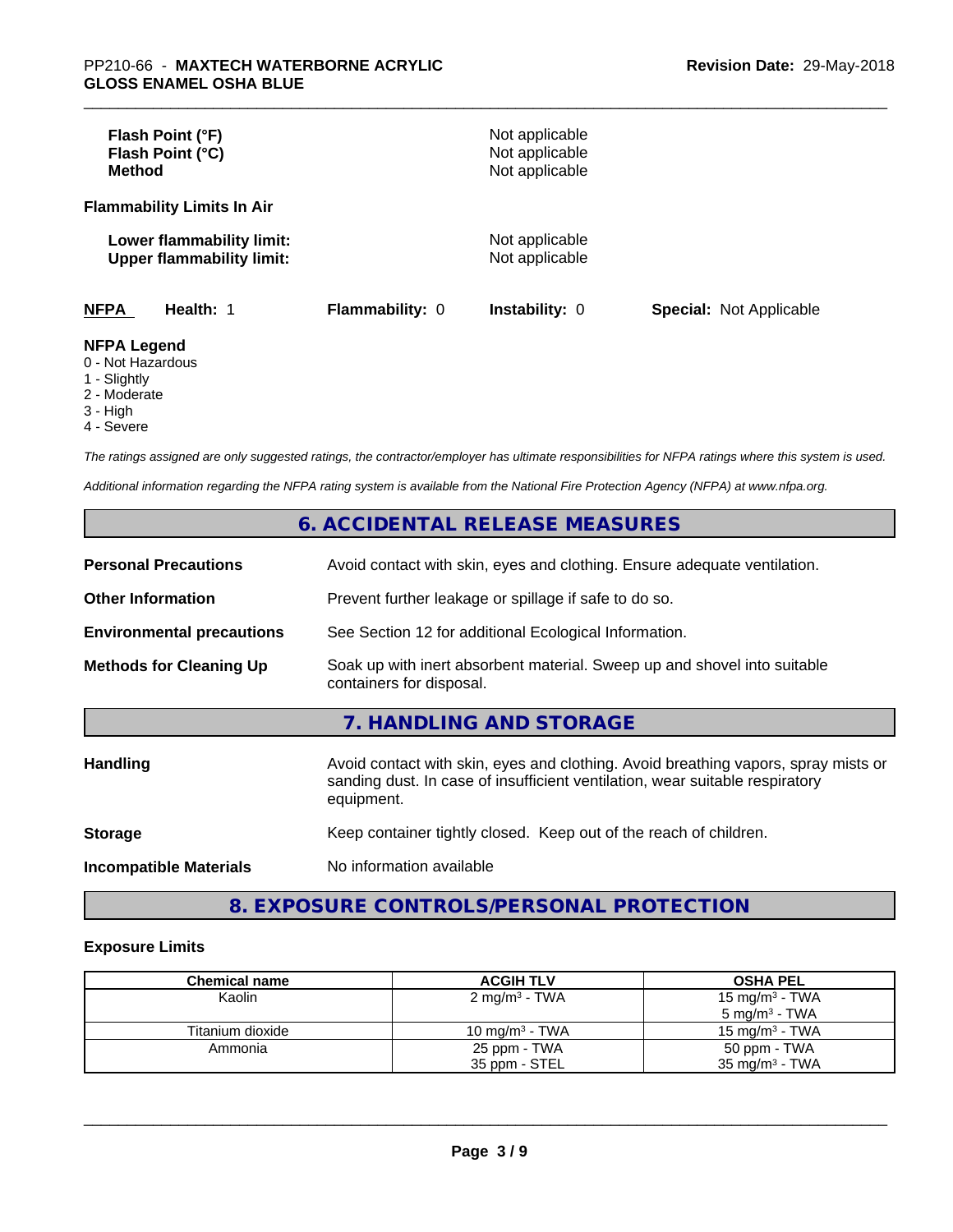#### **Legend**

ACGIH - American Conference of Governmental Industrial Hygienists Exposure Limits OSHA - Occupational Safety & Health Administration Exposure Limits N/E - Not Established

| <b>Engineering Measures</b>          | Ensure adequate ventilation, especially in confined areas.                                                                          |
|--------------------------------------|-------------------------------------------------------------------------------------------------------------------------------------|
| <b>Personal Protective Equipment</b> |                                                                                                                                     |
| <b>Eye/Face Protection</b>           | Safety glasses with side-shields.                                                                                                   |
| <b>Skin Protection</b>               | Protective gloves and impervious clothing.                                                                                          |
| <b>Respiratory Protection</b>        | In case of insufficient ventilation wear suitable respiratory equipment.                                                            |
| <b>Hygiene Measures</b>              | Avoid contact with skin, eyes and clothing. Remove and wash contaminated<br>clothing before re-use. Wash thoroughly after handling. |

### **9. PHYSICAL AND CHEMICAL PROPERTIES**

**Appearance** liquid **Odor** little or no odor **Odor Threshold No information available No information available Density (lbs/gal)** 9.05 - 9.15 **Specific Gravity** 1.08 - 1.11 **pH pH**  $\blacksquare$ **Viscosity (cps)** No information available **Solubility(ies)** No information available **Water solubility** No information available **Evaporation Rate No information available No information available Vapor pressure @20 °C (kPa)** No information available **Vapor density**<br> **We Solids**<br>
We Solids
25 - 45 Wt. % Solids **Vol. % Solids** 30 - 40 **Wt. % Volatiles** 55 - 65 **Vol. % Volatiles** 60 - 70 **VOC Regulatory Limit (g/L)** < 250 **Boiling Point (°F)** 212 **Boiling Point (°C)** 100 **Freezing Point (°F)** 32 **Freezing Point (°C)** 0 **Flash Point (°F)**<br> **Flash Point (°C)**<br> **Flash Point (°C)**<br> **Not** applicable<br>
Not applicable **Flash Point (°C)**<br>Method **Flammability (solid, gas)**<br> **Upper flammability limit:**<br>
Upper flammability limit: **Upper flammability limit:**<br> **Lower flammability limit:** Not applicable Not applicable **Lower flammability limit: Autoignition Temperature (°F)** No information available **Autoignition Temperature (°C)** No information available **Decomposition Temperature (°F)** No information available **Decomposition Temperature (°C)** No information available **Partition coefficient** No information available

**Not applicable**<br>Not applicable

# **10. STABILITY AND REACTIVITY**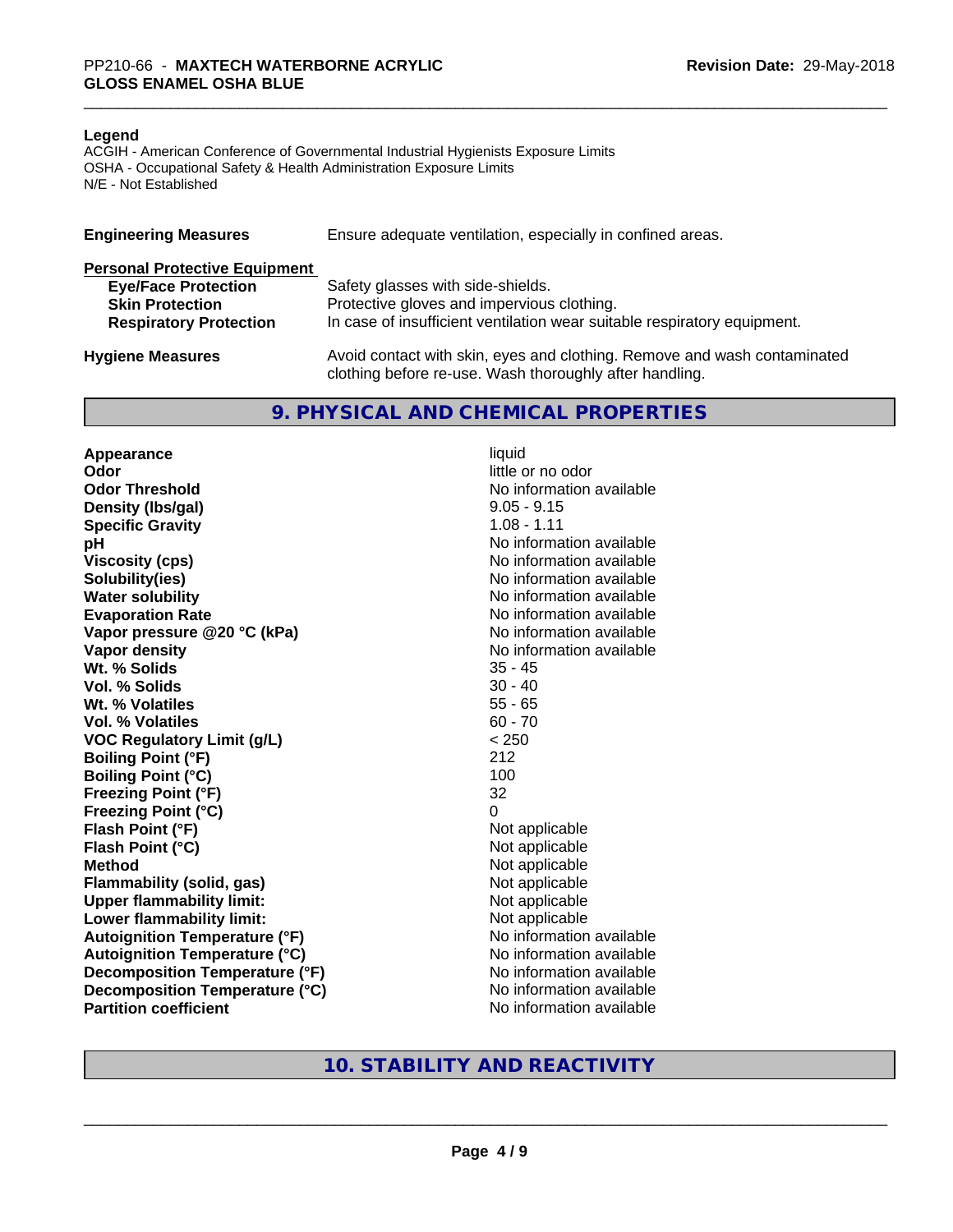| <b>Reactivity</b>                         | Not Applicable                           |
|-------------------------------------------|------------------------------------------|
| <b>Chemical Stability</b>                 | Stable under normal conditions.          |
| <b>Conditions to avoid</b>                | Prevent from freezing.                   |
| <b>Incompatible Materials</b>             | No materials to be especially mentioned. |
| <b>Hazardous Decomposition Products</b>   | None under normal use.                   |
| <b>Possibility of hazardous reactions</b> | None under normal conditions of use.     |

# **11. TOXICOLOGICAL INFORMATION**

| <b>Product Information</b>               |                                                                                                                 |
|------------------------------------------|-----------------------------------------------------------------------------------------------------------------|
| Information on likely routes of exposure |                                                                                                                 |
| <b>Principal Routes of Exposure</b>      | Eye contact, skin contact and inhalation.                                                                       |
| <b>Acute Toxicity</b>                    |                                                                                                                 |
| <b>Product Information</b>               | No information available                                                                                        |
|                                          | Symptoms related to the physical, chemical and toxicological characteristics                                    |
| <b>Symptoms</b>                          | No information available                                                                                        |
|                                          | Delayed and immediate effects as well as chronic effects from short and long-term exposure                      |
| Eye contact                              | May cause slight irritation.                                                                                    |
| <b>Skin contact</b>                      | Substance may cause slight skin irritation. Prolonged or repeated contact may dry<br>skin and cause irritation. |
| <b>Inhalation</b>                        | May cause irritation of respiratory tract.                                                                      |
| Ingestion                                | Ingestion may cause gastrointestinal irritation, nausea, vomiting and diarrhea.                                 |
| <b>Sensitization</b>                     | May cause an allergic skin reaction                                                                             |
| <b>Neurological Effects</b>              | No information available.                                                                                       |
| <b>Mutagenic Effects</b>                 | No information available.                                                                                       |
| <b>Reproductive Effects</b>              | No information available.                                                                                       |
| <b>Developmental Effects</b>             | No information available.                                                                                       |
| <b>Target organ effects</b>              | No information available.                                                                                       |
| <b>STOT - single exposure</b>            | No information available.                                                                                       |
| <b>STOT - repeated exposure</b>          | No information available.                                                                                       |
| Other adverse effects                    | No information available.                                                                                       |
| <b>Aspiration Hazard</b>                 | No information available                                                                                        |
| <b>Numerical measures of toxicity</b>    |                                                                                                                 |

**The following values are calculated based on chapter 3.1 of the GHS document**

| ATEmix (oral)                        | 55236 mg/kg |
|--------------------------------------|-------------|
| <b>ATEmix (dermal)</b>               | 579053      |
| <b>ATEmix (inhalation-dust/mist)</b> | 147.5 mg/L  |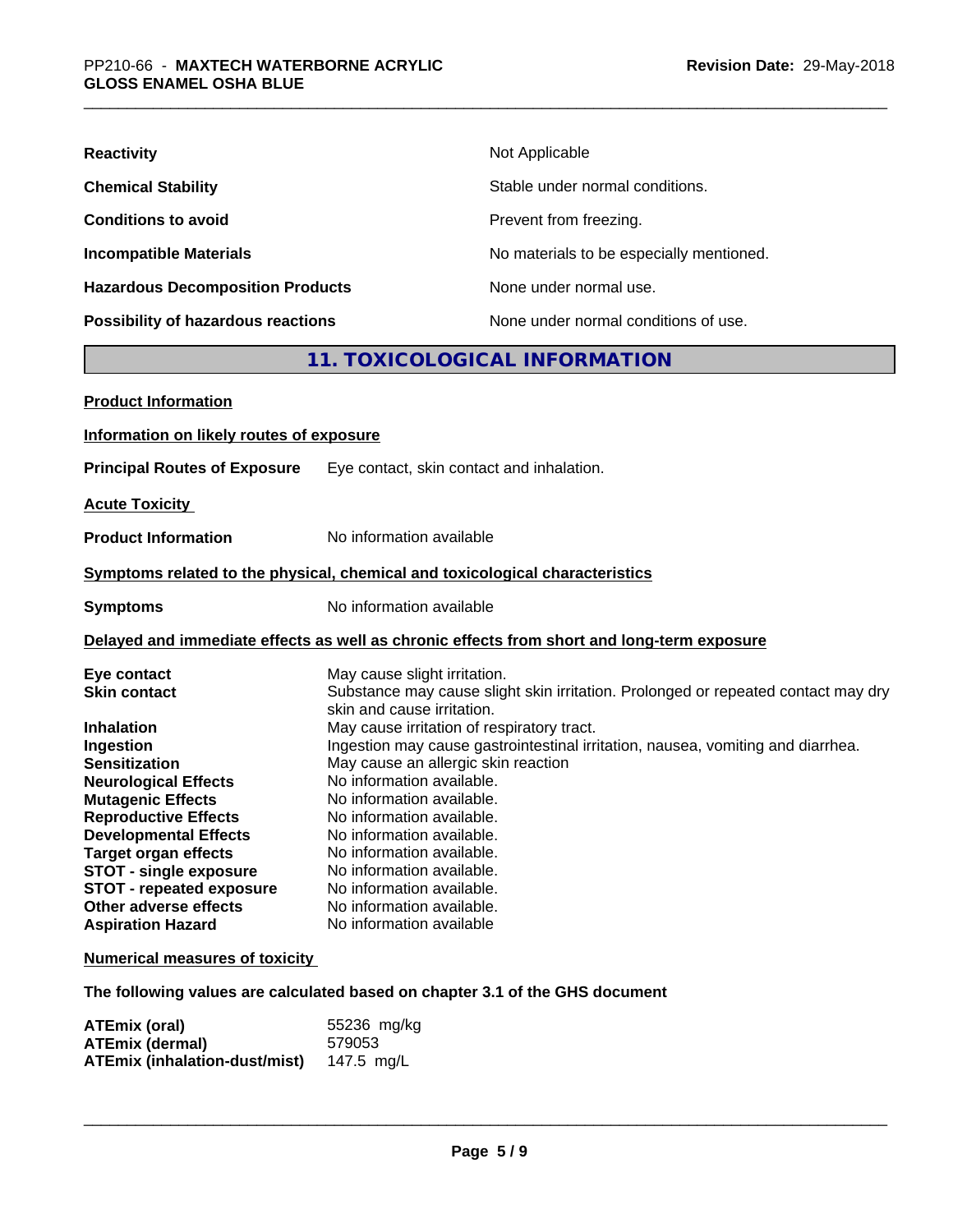### **Component Information**

Kaolin LD50 Oral: > 5000 mg/kg (Rat) Titanium dioxide LD50 Oral: > 10000 mg/kg (Rat) Ammonia LC50 Inhalation (Vapor): 2000 ppm (Rat, 4 hr.)

#### **Carcinogenicity**

*The information below indicateswhether each agency has listed any ingredient as a carcinogen:.*

| <b>Chemical name</b>   | <b>IARC</b>                    | <b>NTP</b> | <b>OCUA</b><br>ึงอ⊓⊬ |
|------------------------|--------------------------------|------------|----------------------|
|                        | . .<br>2B<br>Human<br>Possible |            | Listed               |
| n dioxide<br>l itanıum | Carcinoɑen                     |            |                      |

• Although IARC has classified titanium dioxide as possibly carcinogenic to humans (2B), their summary concludes: "No significant exposure to titanium dioxide is thought to occur during the use of products in which titanium dioxide is bound to other materials, such as paint."

#### **Legend**

IARC - International Agency for Research on Cancer NTP - National Toxicity Program OSHA - Occupational Safety & Health Administration

**12. ECOLOGICAL INFORMATION**

### **Ecotoxicity Effects**

The environmental impact of this product has not been fully investigated.

### **Product Information**

# **Acute Toxicity to Fish**

No information available

### **Acute Toxicity to Aquatic Invertebrates**

No information available

**Acute Toxicity to Aquatic Plants**

No information available

### **Persistence / Degradability**

No information available.

#### **Bioaccumulation**

No information available.

### **Mobility in Environmental Media**

No information available.

#### **Ozone**

No information available

### **Component Information**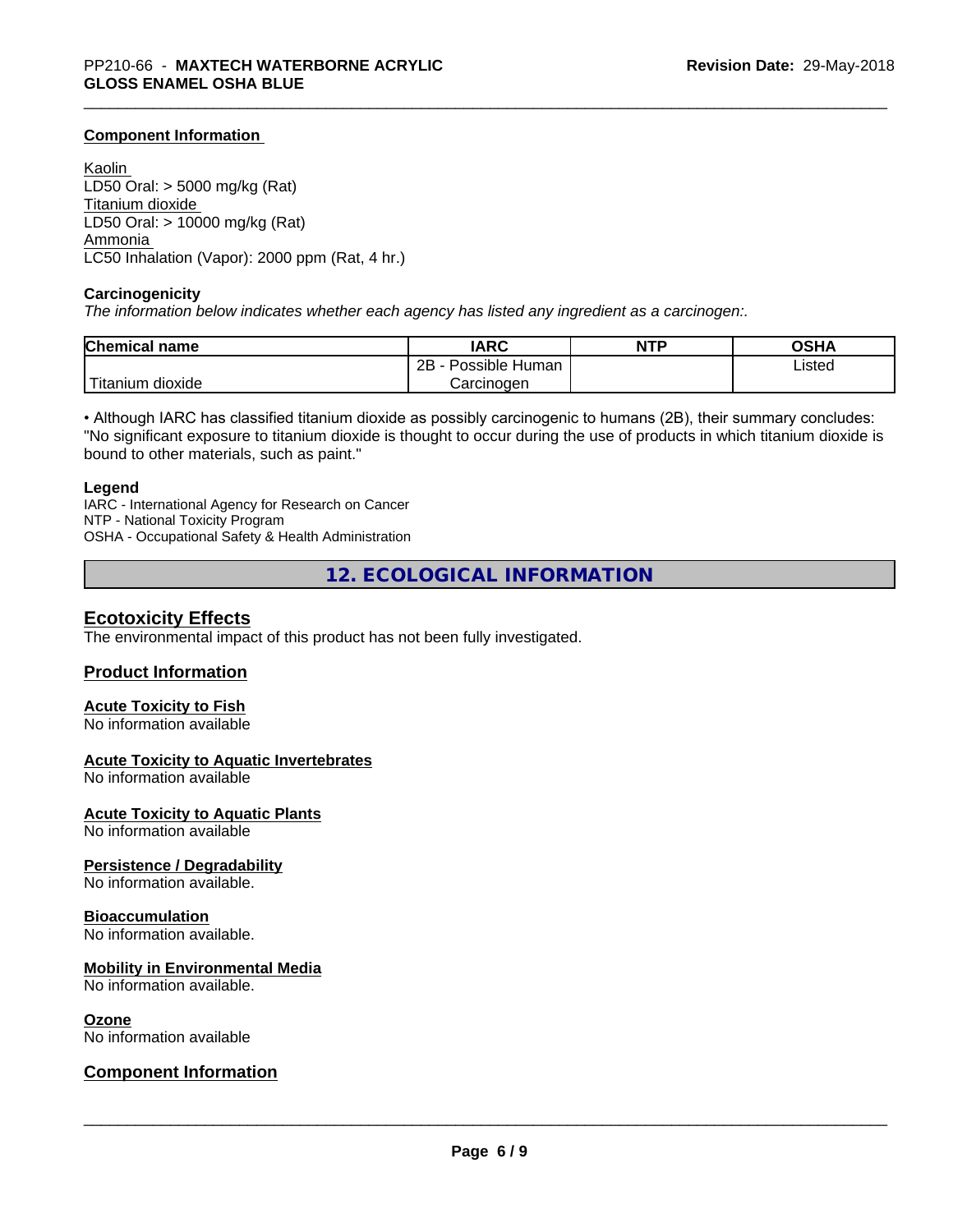### **Acute Toxicity to Fish**

#### Titanium dioxide

 $LC50:$  > 1000 mg/L (Fathead Minnow - 96 hr.)

### **Acute Toxicity to Aquatic Invertebrates**

No information available

### **Acute Toxicity to Aquatic Plants**

No information available

|                              | 13. DISPOSAL CONSIDERATIONS                                                                                                                                                                                               |
|------------------------------|---------------------------------------------------------------------------------------------------------------------------------------------------------------------------------------------------------------------------|
| <b>Waste Disposal Method</b> | Dispose of in accordance with federal, state, and local regulations. Local<br>requirements may vary, consult your sanitation department or state-designated<br>environmental protection agency for more disposal options. |
|                              | 14. TRANSPORT INFORMATION                                                                                                                                                                                                 |
| <b>DOT</b>                   | Not regulated                                                                                                                                                                                                             |
| <b>ICAO/IATA</b>             | Not regulated                                                                                                                                                                                                             |
| <b>IMDG / IMO</b>            | Not regulated                                                                                                                                                                                                             |
|                              | <b>15. REGULATORY INFORMATION</b>                                                                                                                                                                                         |

# **International Inventories**

| <b>TSCA: United States</b> | Yes - All components are listed or exempt. |
|----------------------------|--------------------------------------------|
| <b>DSL: Canada</b>         | Yes - All components are listed or exempt. |

# **Federal Regulations**

| SARA 311/312 hazardous categorization |    |  |
|---------------------------------------|----|--|
| Acute health hazard                   | Nο |  |
| Chronic Health Hazard                 | No |  |
| Fire hazard                           | Nο |  |
| Sudden release of pressure hazard     | No |  |
| Reactive Hazard                       | No |  |

### **SARA 313**

Section 313 of Title III of the Superfund Amendments and Reauthorization Act of 1986 (SARA). This product contains a chemical or chemicals which are subject to the reporting requirements of the Act and Title 40 of the Code of Federal Regulations, Part 372: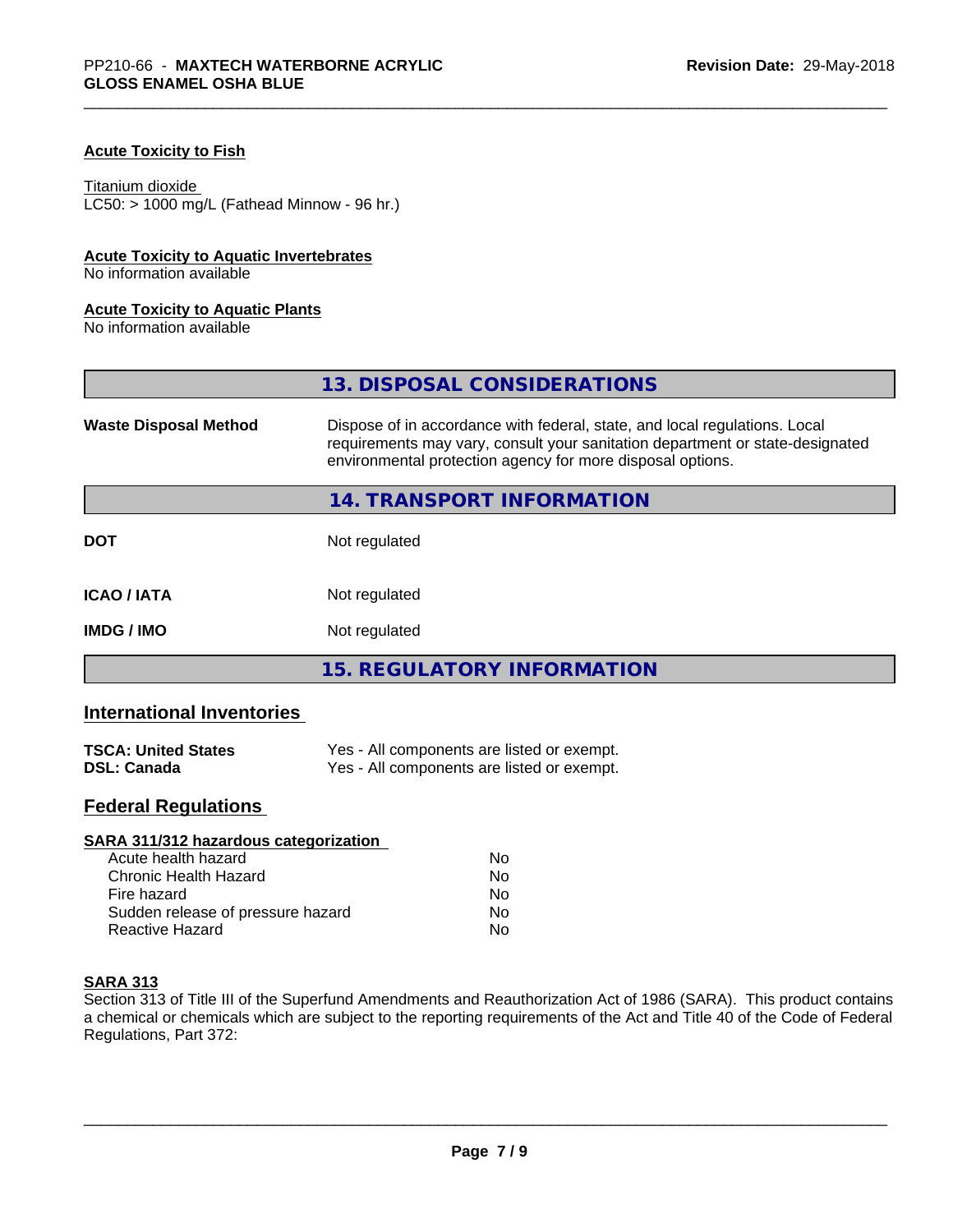| Chemical name                     | CAS No.  | <u>Weight-%</u> | <b>CERCLA/SARA 313</b><br>(de minimis concentration) |
|-----------------------------------|----------|-----------------|------------------------------------------------------|
| Diethylene glycol monoethyl ether | 111-90-0 |                 |                                                      |

#### **Clean Air Act,Section 112 Hazardous Air Pollutants (HAPs) (see 40 CFR 61)**

This product contains the following HAPs:

*None*

# **US State Regulations**

### **California Proposition 65**

**1 WARNING:** Cancer and Reproductive Harm– www.P65warnings.ca.gov

### **State Right-to-Know**

| <b>Chemical name</b>              | <b>Massachusetts</b> | <b>New Jersey</b> | Pennsylvania |
|-----------------------------------|----------------------|-------------------|--------------|
| Kaolin                            |                      |                   |              |
| Titanium dioxide                  |                      |                   |              |
| Diethylene glycol monoethyl ether |                      |                   |              |

#### **Legend**

X - Listed

# **16. OTHER INFORMATION**

**HMIS** - **Health:** 1 **Flammability:** 0 **Reactivity:** 0 **PPE:** -

### **HMIS Legend**

- 0 Minimal Hazard
- 1 Slight Hazard
- 2 Moderate Hazard
- 3 Serious Hazard
- 4 Severe Hazard
- **Chronic Hazard**
- X Consult your supervisor or S.O.P. for "Special" handling instructions.

*Note: The PPE rating has intentionally been left blank. Choose appropriate PPE that will protect employees from the hazards the material will present under the actual normal conditions of use.*

*Caution: HMISÒ ratings are based on a 0-4 rating scale, with 0 representing minimal hazards or risks, and 4 representing significant hazards or risks. Although HMISÒ ratings are not required on MSDSs under 29 CFR 1910.1200, the preparer, has chosen to provide them. HMISÒ ratings are to be used only in conjunction with a fully implemented HMISÒ program by workers who have received appropriate HMISÒ training. HMISÒ is a registered trade and service mark of the NPCA. HMISÒ materials may be purchased exclusively from J. J. Keller (800) 327-6868.*

 **WARNING!** If you scrape, sand, or remove old paint, you may release lead dust. LEAD IS TOXIC. EXPOSURE TO LEAD DUST CAN CAUSE SERIOUS ILLNESS, SUCH AS BRAIN DAMAGE, ESPECIALLY IN CHILDREN. PREGNANT WOMEN SHOULD ALSO AVOID EXPOSURE.Wear a NIOSH approved respirator to control lead exposure. Clean up carefully with a HEPA vacuum and a wet mop. Before you start, find out how to protect yourself and your family by contacting the National Lead Information Hotline at 1-800-424-LEAD or log on to